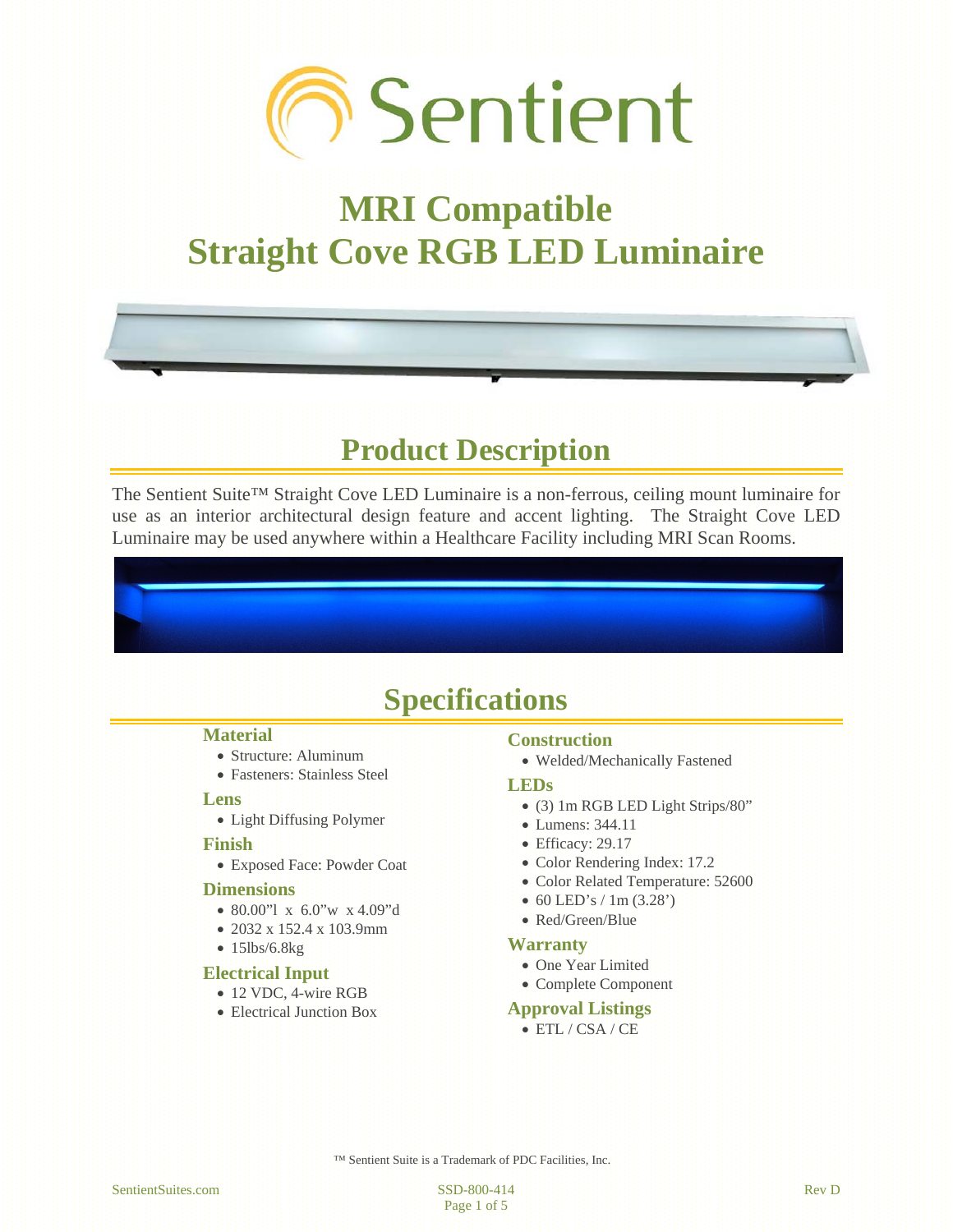

### **3D Installed View**

Standard installation is six pieces (Connected end-to-end, 3 per side)



3D transparent view with highlighted "Straight Cove Lights"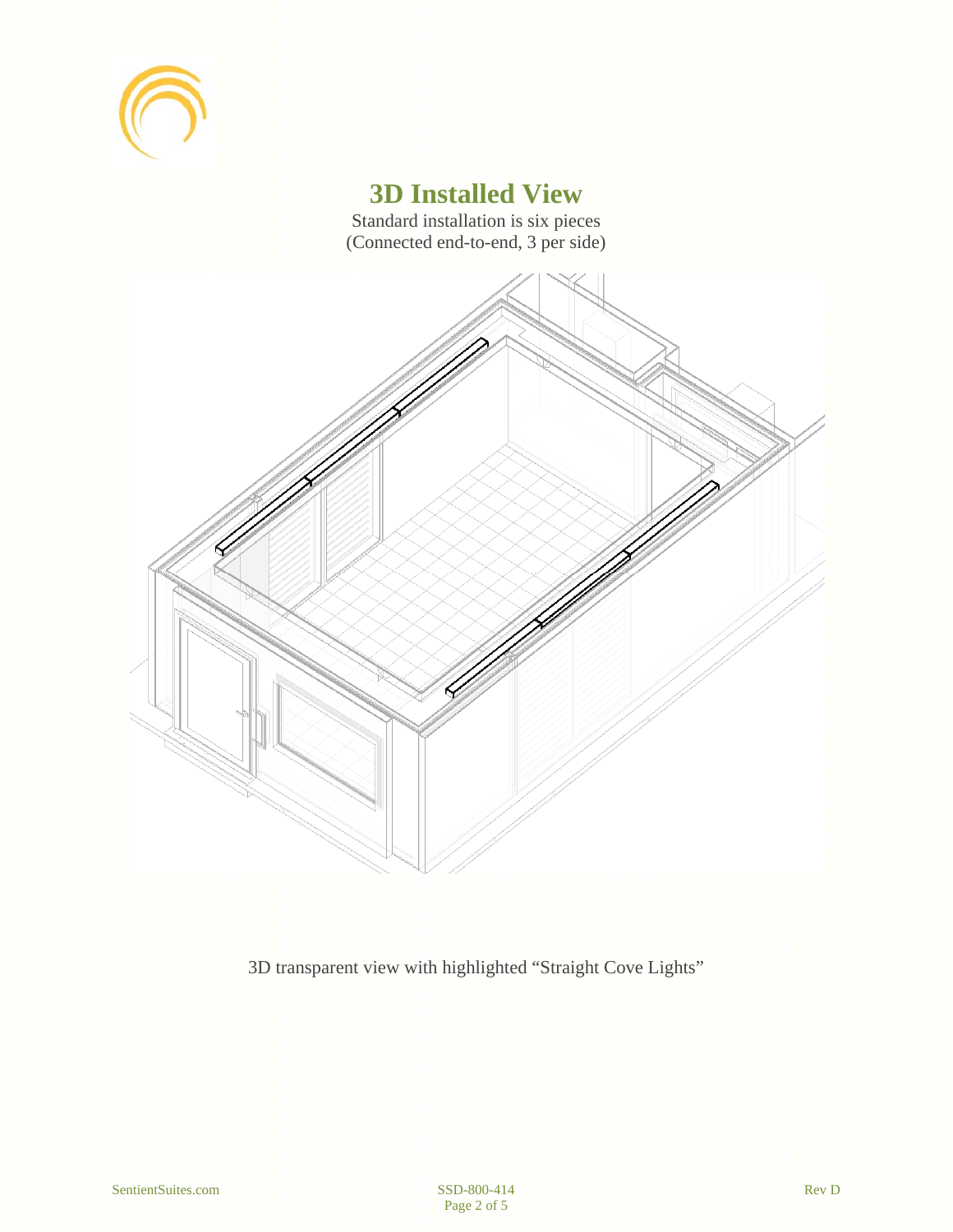

## **Physical Properties**

Dimensions: 80"l x 6"w x 4.09"d (2032 x 152.4 x 103.9mm)

Weight: 15 lbs. (6.8kg)

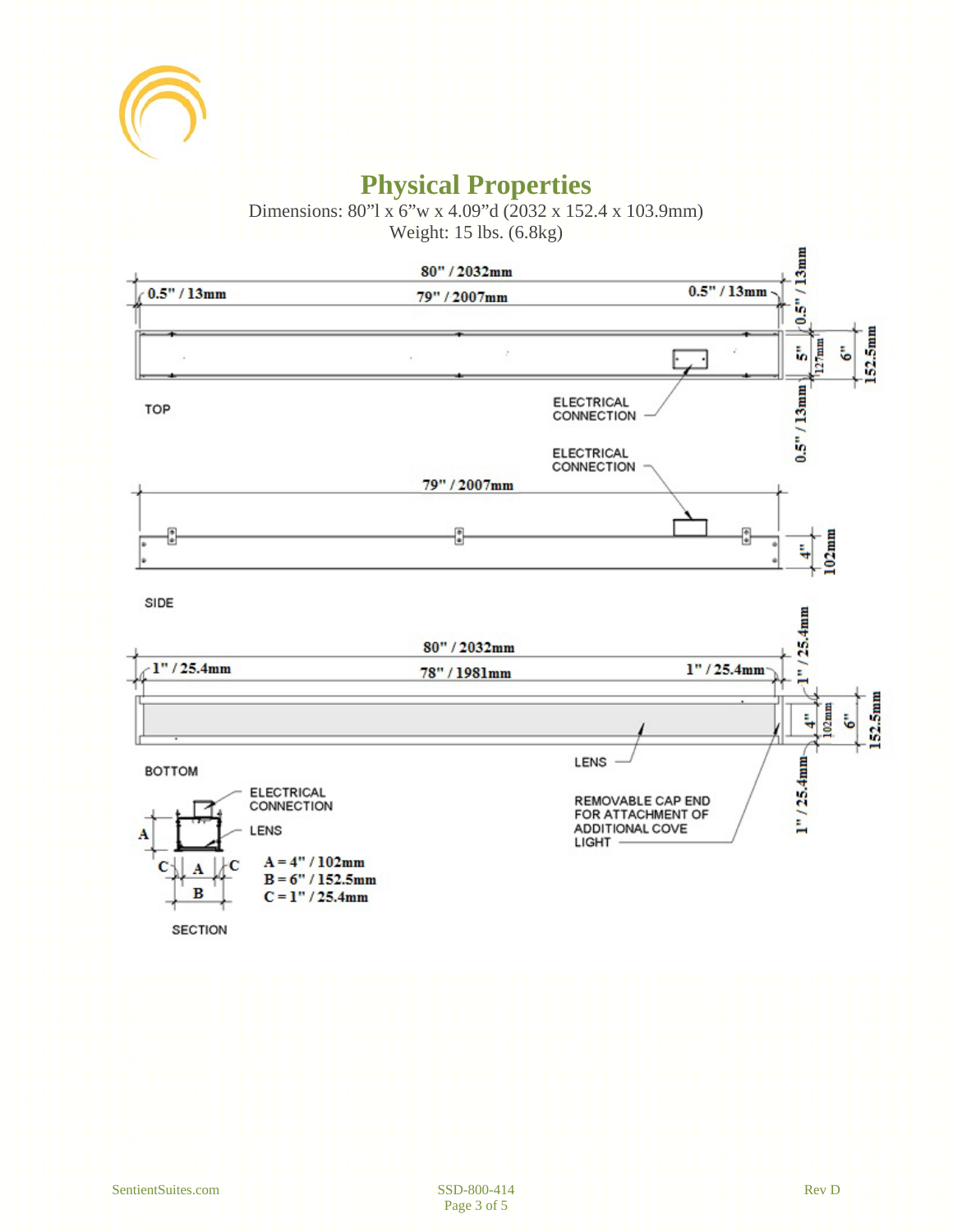